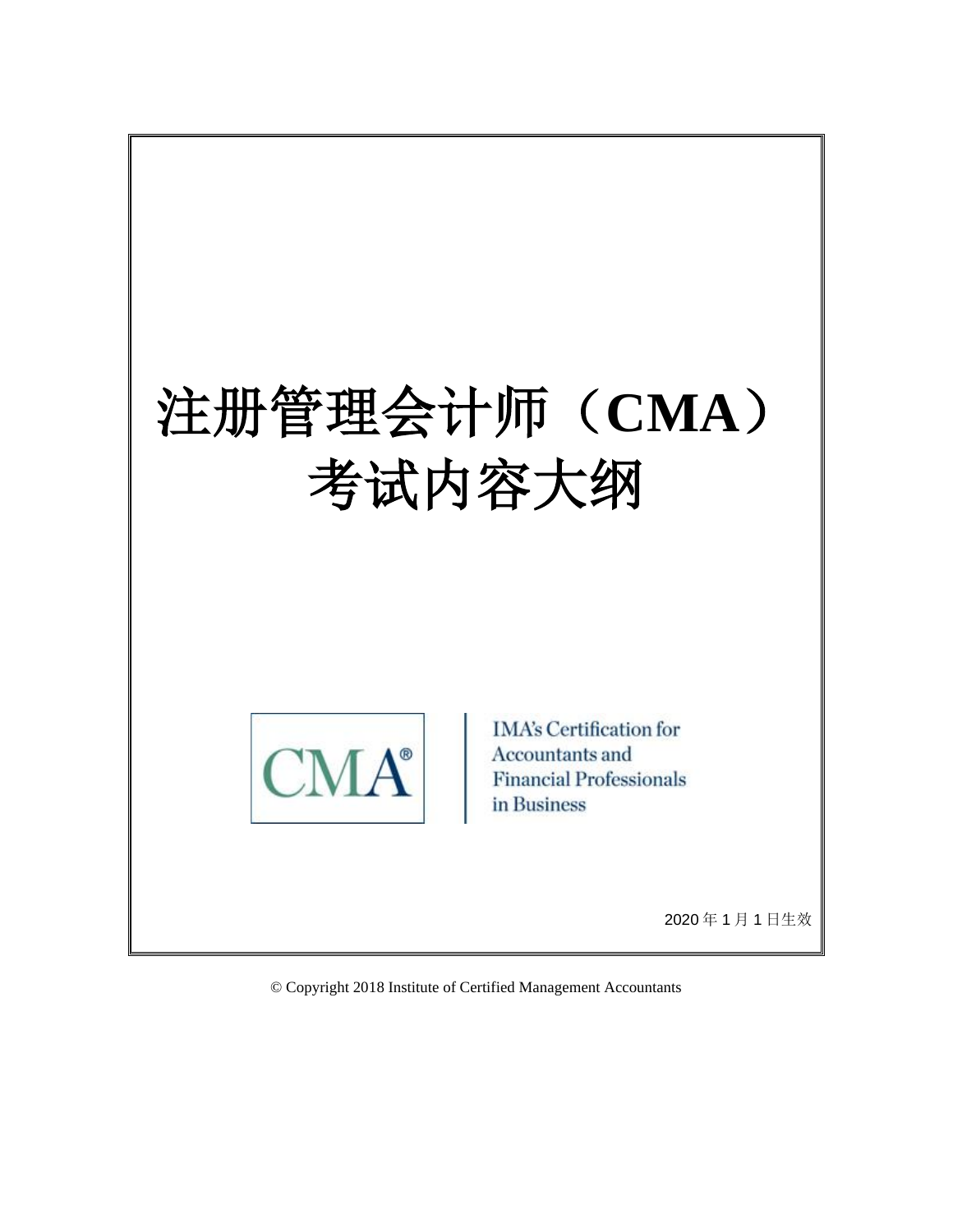# *Effective January 1, 2020*

# **Content Specification Outlines Certified Management Accountant (CMA®) Examinations** 美国注册管理会计师**(CMA®)**考试内容大纲 **2020** 年 **1** 月 **1** 日生效

The content specification outlines presented below represent the body of knowledge that will be covered on the CMA examinations. The outlines may be changed in the future when new subject matter becomes part of the common body of knowledge.

以下内容大纲代表了 CMA 考试将涵盖的知识体系。当新的内容成为行业共识时, 大纲将会随之更新。

Candidates for the CMA designation are required to take and pass Parts 1 and 2.

CMA 认证的考生必须参加并通过第一部分和第二部分的考试。

Candidates are responsible for being informed on the most recent developments in the areas covered in the outlines. This includes understanding of public pronouncements issued by accounting organizations as well as being up-to-date on recent developments reported in current accounting, financial and business periodicals.

考生有责任了解大纲所涵盖领域的最新进展。这包括理解会计组织发布的公开声 明,以及了解当前会计,财务和商业期刊中有关报告的最新进展。

The content specification outlines serve several purposes. The outlines are intended to: 考试内容大纲有多项用途。本大纲旨在:

- Establish the foundation from which each examination will be developed. 奠定考试的基础。
- Provide a basis for consistent coverage on each examination. 为每次考试范围的一致性提供基础。
- Communicate to interested parties more detail as to the content of each examination part. 详述考试各部分的内容。
- Assist candidates in their preparation for each examination. 协助考生准备各部分考试。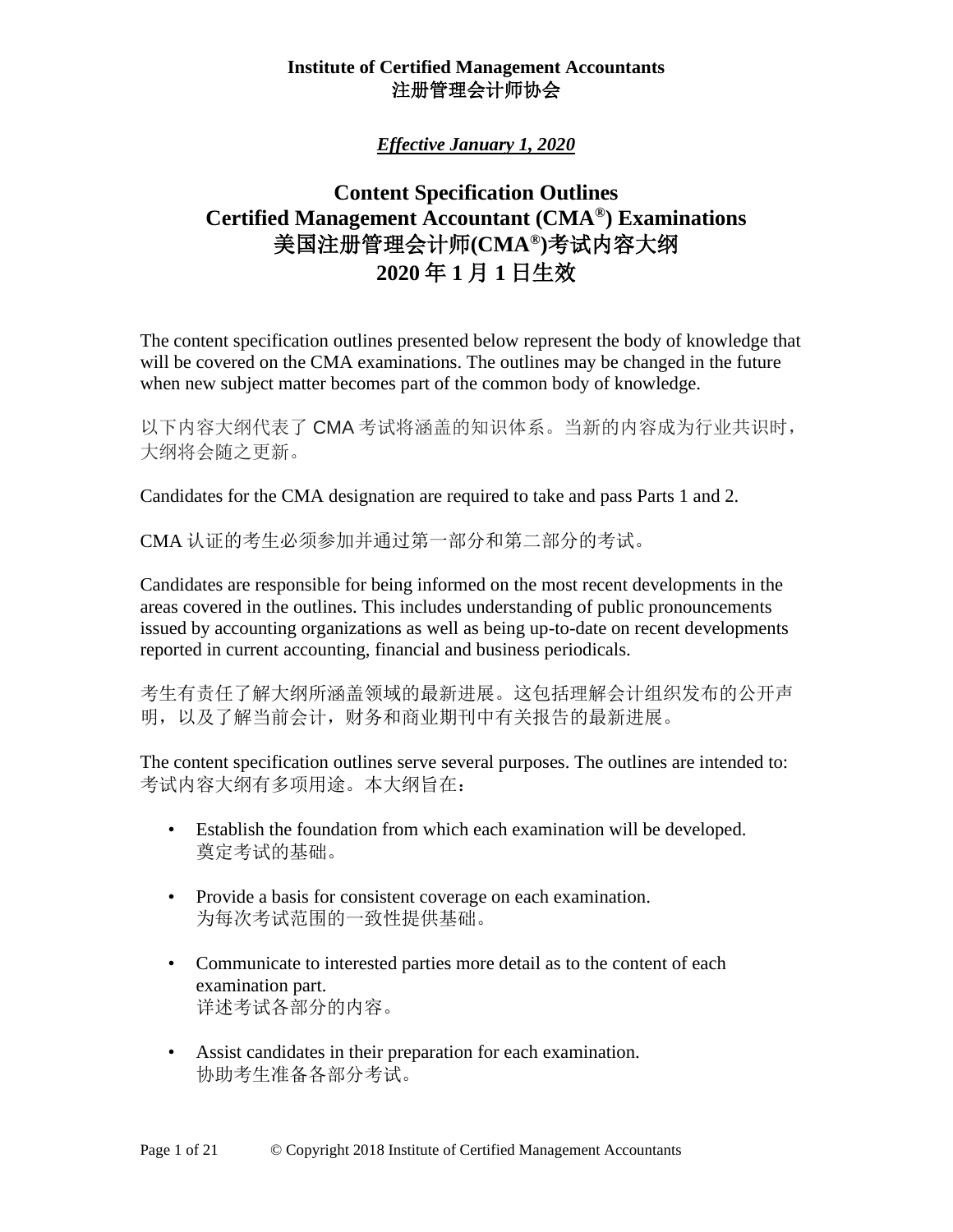• Provide information to those who offer courses designed to aid candidates in preparing for the examinations. 为考试培训机构提供参考信息。

Important additional information about the content specification outlines and the examinations is listed below.

下面列出了有关内容大纲和考试的其他重要信息。

1. The coverage percentage given for each major topic within each examination part represents the relative weight given to that topic in an examination part. The number of questions presented in each major topic area approximates this percentage.

大纲中每个主题所占的百分比代表该主题在考试中的相对权重。每个主题的 考题数量占总题量的比例与此权重相近。

2. Each examination will sample from the subject areas contained within each major topic area to meet the relative weight specifications. No relative weights have been assigned to the subject areas within each major topic. No inference should be made from the order in which the subject areas are listed or from the number of subject areas as to the relative weight or importance of any of the subjects.

考题的分布取决于所考察主题的相对权重。每个主题下的考点没有再次分配 相对权重,不应根据考点的排列顺序或考点数量来推断其相对权重或重要 性。

3. Each major topic within each examination part has been assigned a coverage level designating the depth and breadth of topic coverage, ranging from an introductory knowledge of a subject area (Level A) to a thorough understanding of and ability to apply the essentials of a subject area (Level C). Detailed explanations of the coverage levels and the skills expected of candidates are presented below.

每个主题都有特定的难度水平,表示该主题所出题目的深度和广度,可以考 察从初级了解(A 级难度)到透彻理解和应用的能力(C 级难度)。关于考 题的难度水平和对考生能力的具体要求, 之后有详细的说明。

4. The topics for Parts 1 and 2 have been selected to minimize the overlapping of subject areas among the examination parts. The topics within an examination part and the subject areas within topics may be combined in individual questions.

考点经过精心选择以尽量减少第一部分考试和第二部分考试内容的重叠。考 题可涵盖本部分内的主题和主题内的相关考点。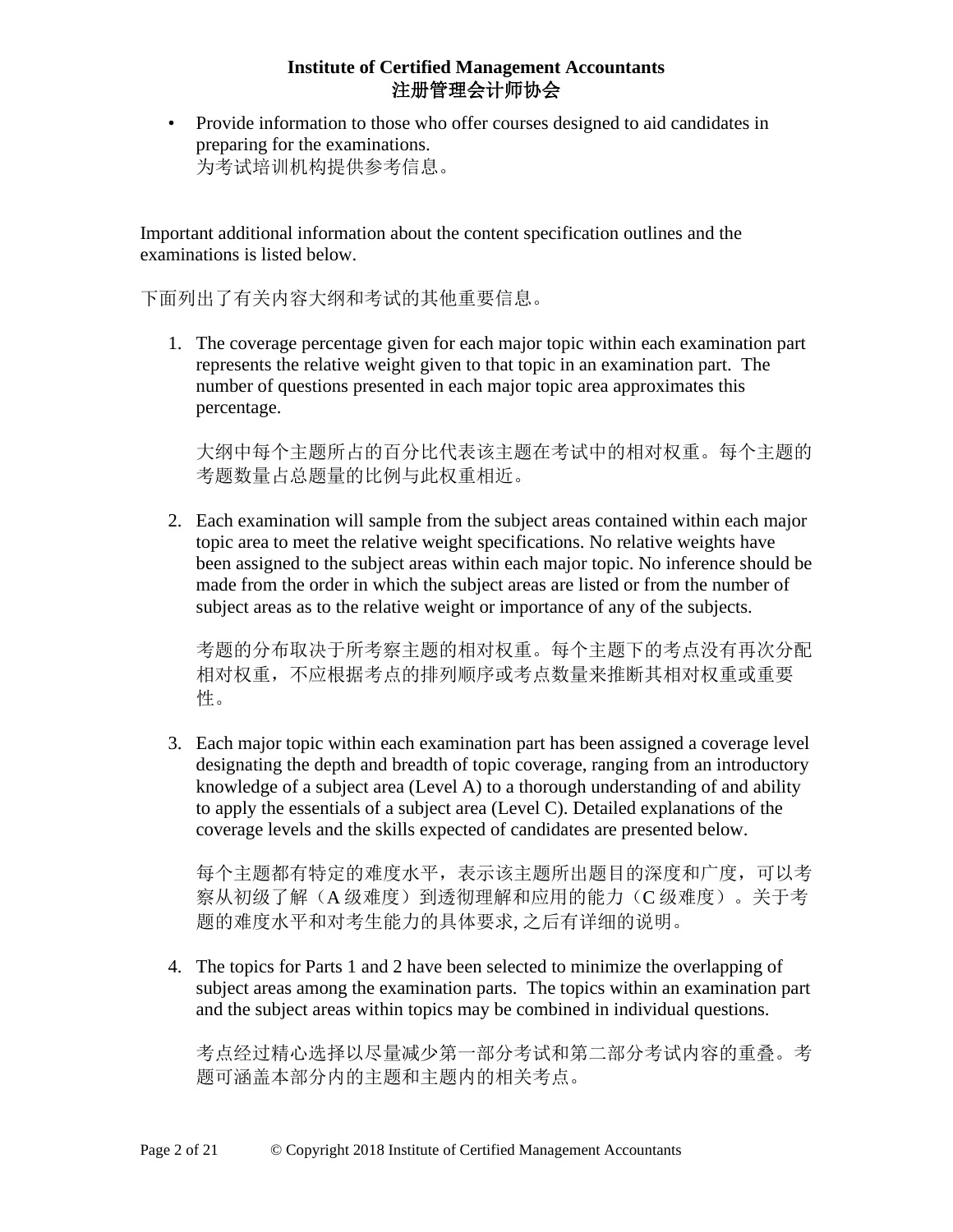5. With regard to U.S. Federal income taxation issues, candidates will be expected to understand the impact of income taxes when reporting and analyzing financial results. In addition, the tax code provisions that impact decisions (e.g., depreciation, interest, etc.) will be tested.

关于美国联邦所得税的问题,考生在报告和分析财务结果时应理解所得税的 影响。此外,还将测试影响决策(例如折旧,利息等)的有关税法规定。

6. Candidates for the CMA designation are assumed to have knowledge of the following: preparation of financial statements, business economics, time value of money concepts, statistics, and probability.

CMA 认证的考生也应了解财务报表编制,商业经济学,货币的时间价值, 统计和概率的有关知识。

7. Parts 1 and 2 are four-hour exams and each contains 100 multiple-choice questions and 2 essay questions. Candidates will have three hours to complete the multiple-choice questions and one hour to complete the essay section. A small number of the multiple-choice questions on each exam are being validated for future use and will not count in the final score.

第一和第二部分考试分别为四小时,每个部分的考试包含一百个多项选择题 和两个情境题。考生将有三个小时完成多项选择题,一个小时完成情境题。 每项考试中含有少数供将来使用的测试题,这些题将不会计入最终得分。

8. For the essay questions, both written and quantitative responses will be required. Candidates will be expected to present written answers that are responsive to the question asked, presented in a logical manner, and demonstrate an appropriate understanding of the subject matter.

情境题需要语言论述和计算解答。要求考生以合乎逻辑的方式回答问题,并 证明对该问题的正确理解。

In order to more clearly define the topical knowledge required by a candidate, varying levels of coverage for the treatment of major topics of the content specification outlines have been identified and defined. The cognitive skills that a successful candidate should possess and that should be tested on the examinations can be defined as follows:

为了更清楚地定义考生所需的考点知识,CMA 考试对内容大纲中主要考点确定了 不同层次的能力要求。成功的考生应具备的并将在考试中被测试的认知能力如下所 示: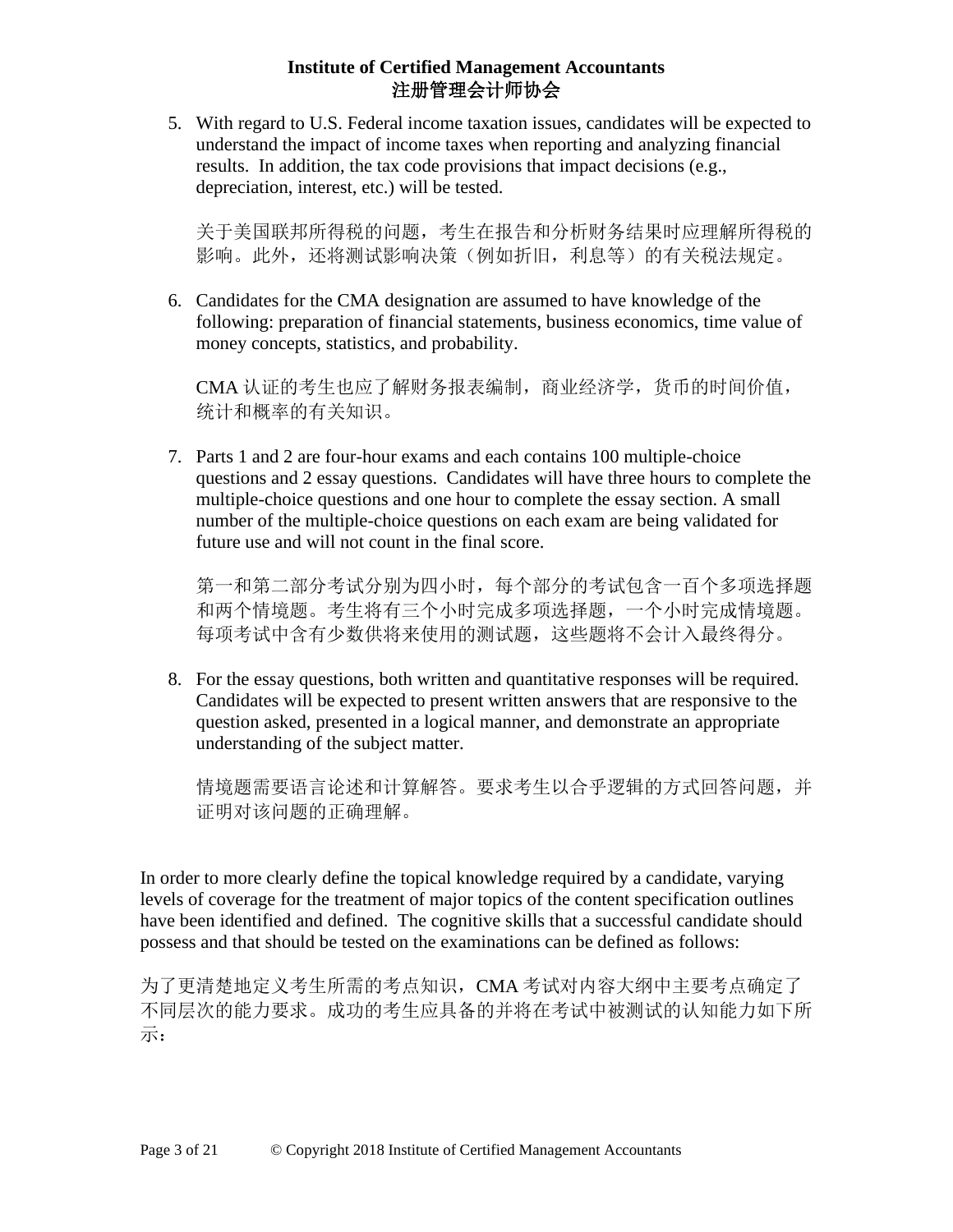*Knowledge:* Ability to remember previously learned material such as specific facts, criteria, techniques, principles, and procedures (i.e., identify, define, list). 了解:记忆以前学过的材料,例如具体的事实,标准,技术,原 则和过程(即识别,定义,列举)。 *Comprehension:* Ability to grasp and interpret the meaning of material (i.e., classify, explain, distinguish between). 理解:掌握和解释材料含义的能力(即分类,解释,区分)。 *Application:* Ability to use learned material in new and concrete situations (i.e., demonstrate, predict, solve, modify, relate). 应用:能够在新的和具体的情况下使用习得的材料(即证实,预 测,解决,修改,关联)。 *Analysis:* Ability to break down material into its component parts so that its organizational structure can be understood; ability to recognize causal relationships, discriminate between behaviors, and identify elements that are relevant to the validation of a judgment (i.e., differentiate, estimate, order). 分析:能解构材料,理解其组织结构; 能识别因果关系;区分行 为,并识别与判断验证相关的元素(即区分,估计,排 序)。 *Synthesis:* Ability to put parts together to form a new whole or proposed set of operations; ability to relate ideas and formulate hypotheses (i.e. combine, formulate, revise). 综合:能够将各部分放在一起形成一个新的整体或提议一种新的 运作; 能够将想法联系起来并形成假设(即结合, 制定, 修改)。 *Evaluation:* Ability to judge the value of material for a given purpose on the basis of consistency, logical accuracy, and comparison to standards; ability to appraise judgments involved in the selection of a course of action (i.e., criticize, justify, conclude). 评价:能依据一致性,逻辑准确性,和与标准的比较来判断给定 项目的价值; 能够对所作出的判断讲行评估(即批评,辩 解,结论)。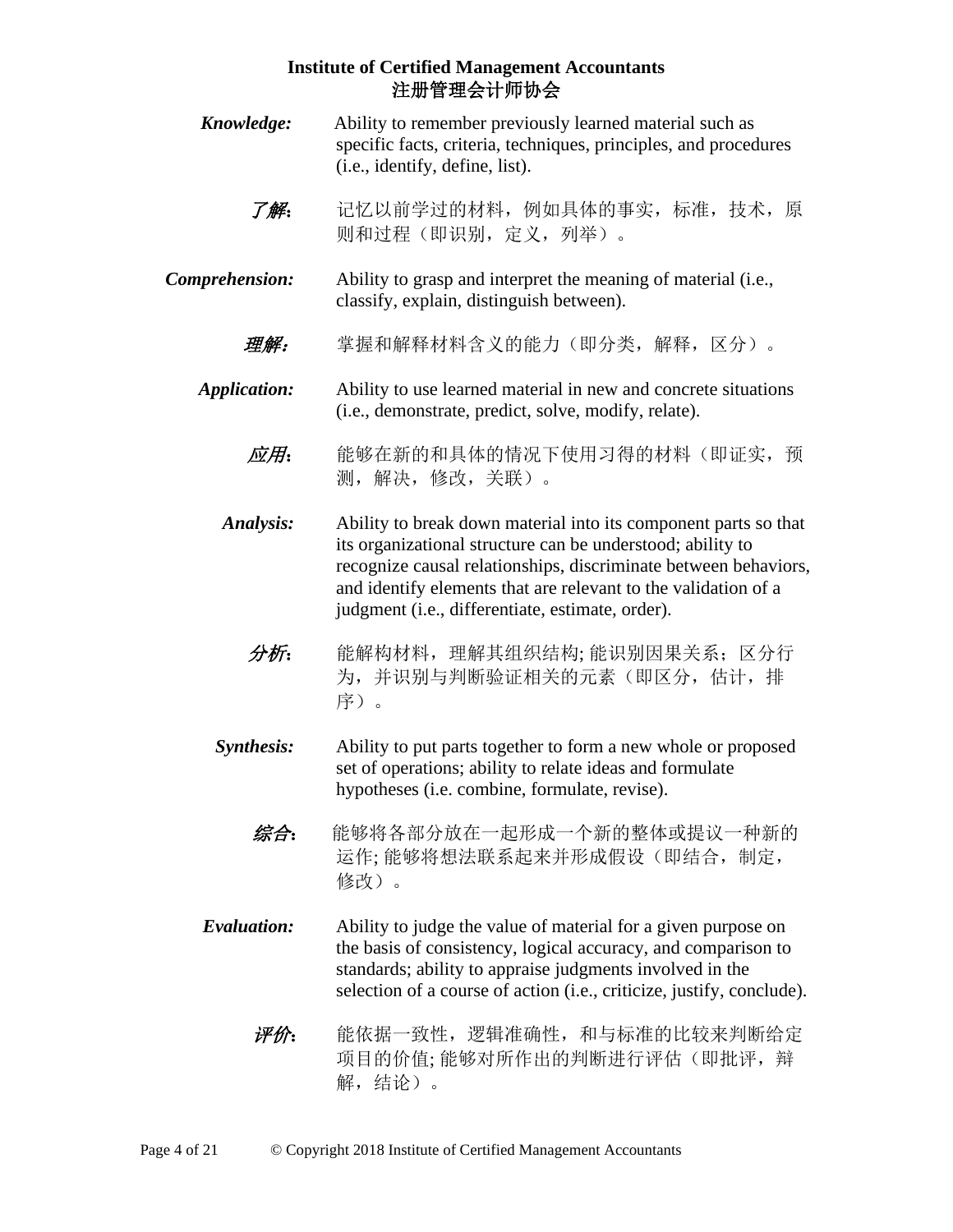The three levels of coverage can be defined as follows: 考题难度分为三个级别,分别定义如下:

| Level $A$ :        | Requiring the skill levels of knowledge and comprehension.                                                     |  |
|--------------------|----------------------------------------------------------------------------------------------------------------|--|
| $A \mathcal{B}'$ : | 要求了解和理解的能力。                                                                                                    |  |
| Level $B$ :        | Requiring the skill levels of knowledge, comprehension,<br>application, and analysis.                          |  |
| $B \mathcal{B}$ :  | 要求了解, 理解, 应用和分析的能力。                                                                                            |  |
| Level $C:$         | Requiring all six skill levels, knowledge, comprehension,<br>application, analysis, synthesis, and evaluation. |  |

 *C* 级: 要求所有六种能力,了解,理解,应用,分析,综合和评 价的能力。

The levels of coverage as they apply to each of the major topics of the Content Specification Outlines are shown on the following pages with each topic listing. The levels represent the manner in which topic areas are to be treated and represent ceilings, i.e., a topic area designated as Level C may contain requirements at the "A," "B," or "C" level, but a topic designated as Level B will not contain requirements at the "C" level.

下页中列举了大纲中的各主题的难度级别。所示级别为该主题考题能出现的最高难 度, 即指定为 C 级的主题可能出现"A", "B"或"C"难度级别的题目, 但指 定为 B 级的主题不会出现"C"级的题目。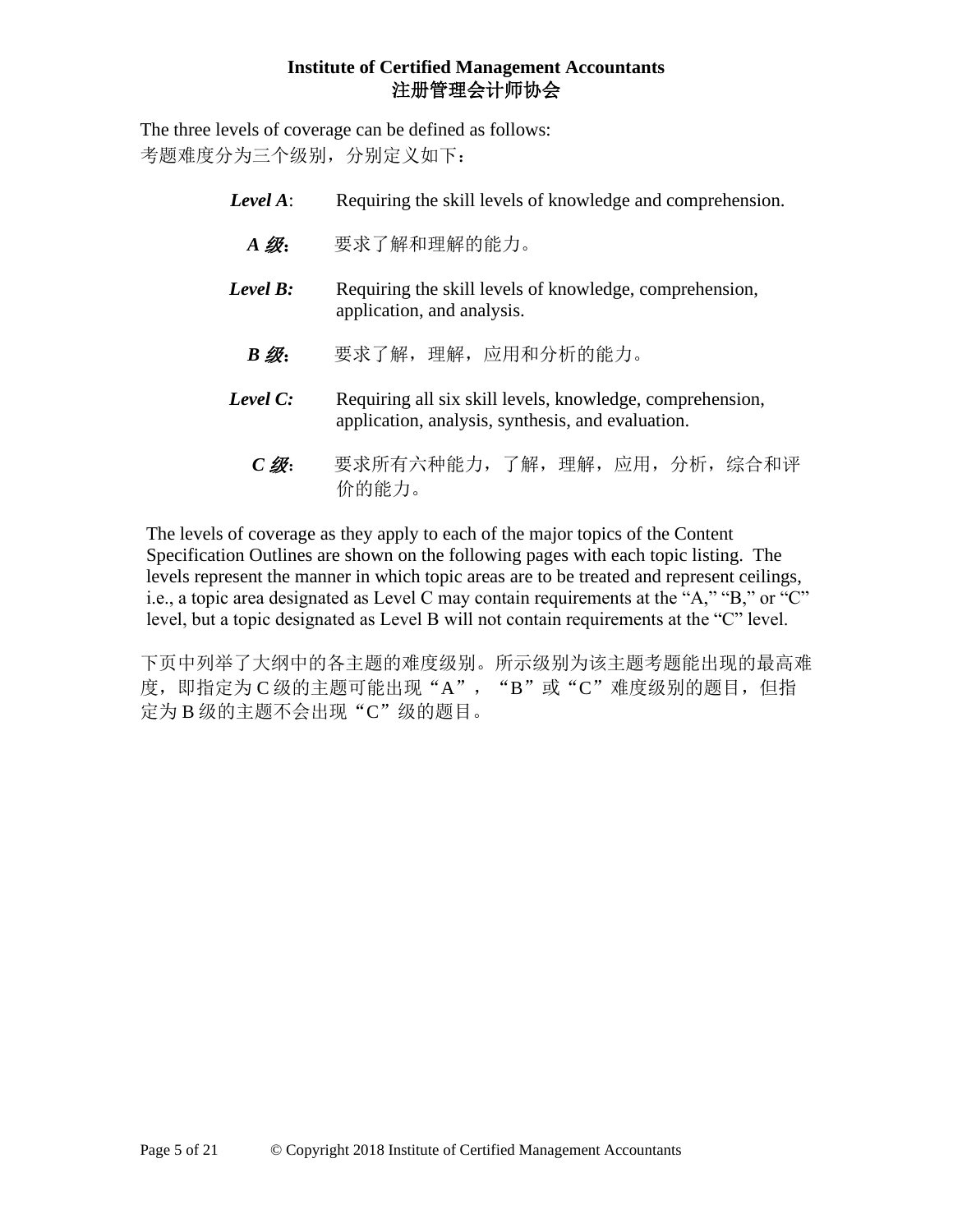# **CMA Content Specification Overview CMA** 考试内容概观

# *Part 1 Financial Planning, Performance, and Analytics* 第一部分财务规划、绩效与分析

*(4 hours – 100 questions and 2 essay questions) (4* 小时 *– 100* 个选择题和 *2* 个情境题*)*

| <b>External Financial Reporting Decisions</b> | 15% | <b>Level C</b> |
|-----------------------------------------------|-----|----------------|
| <b>Planning, Budgeting, and Forecasting</b>   | 20% | <b>Level C</b> |
| <b>Performance Management</b>                 | 20% | <b>Level C</b> |
| <b>Cost Management</b>                        | 15% | <b>Level C</b> |
| <b>Internal Controls</b>                      | 15% | <b>Level C</b> |
| <b>Technology and Analytics</b>               | 15% | <b>Level C</b> |
|                                               |     |                |
| 外部财务报告决策                                      | 15% | C级             |
| 规划、预算和预测                                      | 20% | C级             |
| 绩效管理                                          | 20% | $C$ 级          |
| 成本管理                                          | 15% | C级             |
| 内部控制                                          | 15% | C级             |
| 科技与分析                                         | 15% | C级             |

# *Part 2 Strategic Financial Management* 第二部分战略财务管理

*(4 hours – 100 questions and 2 essay questions) (4* 小时 *– 100* 个选择题和 *2* 个情境题*)*

| <b>Financial Statement Analysis</b> | 20% | <b>Level C</b> |
|-------------------------------------|-----|----------------|
| <b>Corporate Finance</b>            | 20% | <b>Level C</b> |
| <b>Decision Analysis</b>            | 25% | <b>Level C</b> |
| <b>Risk Management</b>              | 10% | <b>Level C</b> |
| <b>Investment Decisions</b>         | 10% | <b>Level C</b> |
| <b>Professional Ethics</b>          | 15% | <b>Level C</b> |
| 财务报表分析                              | 20% | C级             |
| 公司财务                                | 20% | C级             |
| 决策分析                                | 25% | C级             |
| 风险管理                                | 10% | C级             |
| 投资决策                                | 10% | C级             |
| 职业道德                                | 15% | C级             |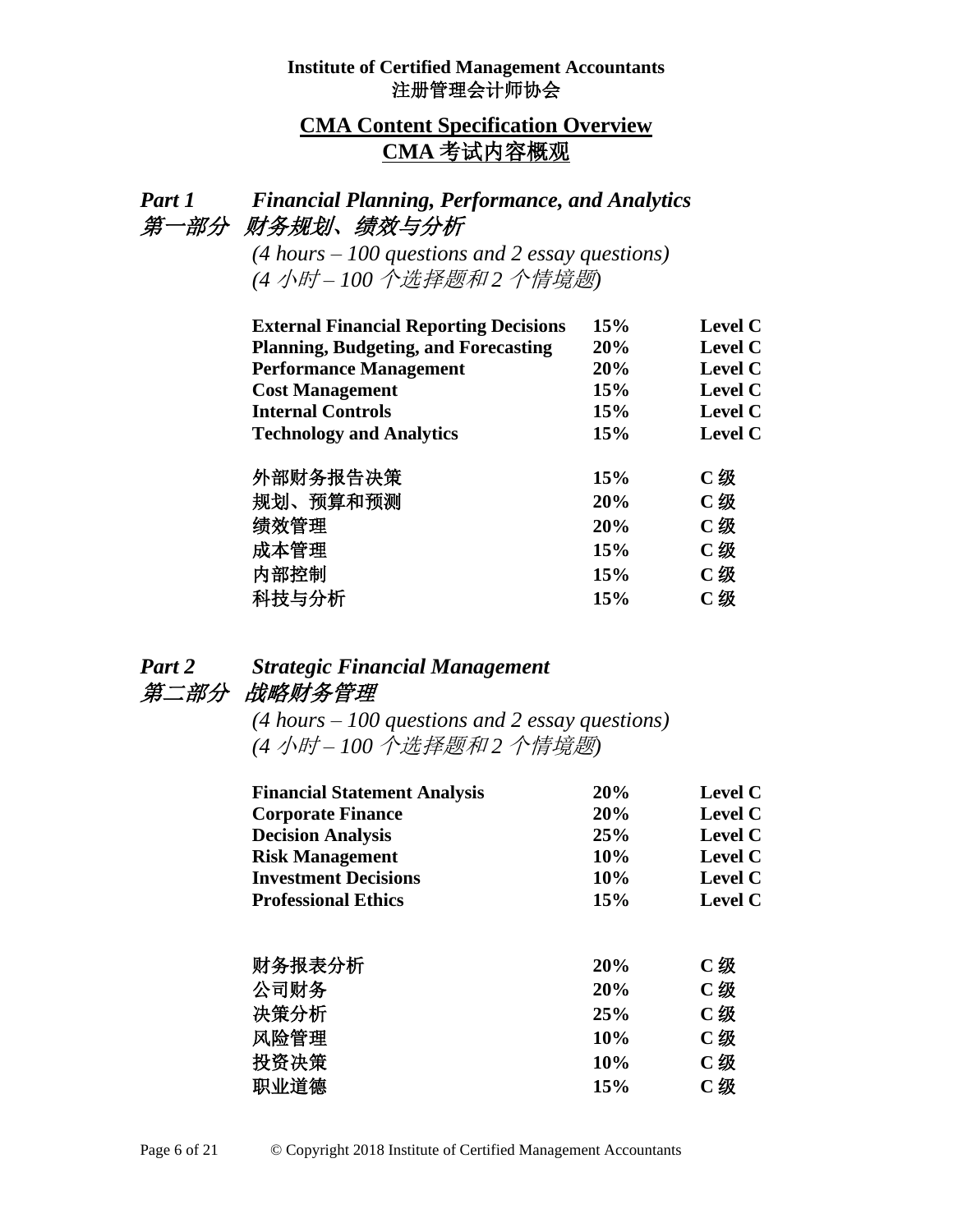# **Content Specification Outlines Certified Management Accountant (CMA) Examinations** 注册管理会计师(**CMA**)考试内容大纲

# **Part 1 - Financial Planning, Performance, and Analytics** 第一部分 **-** 财务规划、绩效与分析

- **A. External Financial Reporting Decisions (15%-Levels A, B, and C)** 外部财务报告决策 **(15% - A**、**B**和**C**级**)**
	- *1. Financial statements* 财务报表
		- a. Balance sheet 资产负债表
		- b. Income statement 利润表
		- c. Statement of changes in equity 所有者权益变动表
		- d. Statement of cash flows 现金流量表
		- e. Integrated reporting 综合报告

## *2. Recognition, measurement, valuation, and disclosure* 确认,计量,计价和披露

- a. Asset valuation 资产计价
- b. Valuation of liabilities 负债计价
- c. Equity transactions 权益性交易
- d. Revenue recognition 收入确认
- e. Income measurement 收益计量
- f. Major differences between U.S. GAAP and IFRS 美国公认会计原则与国际财务报告准则的主要差异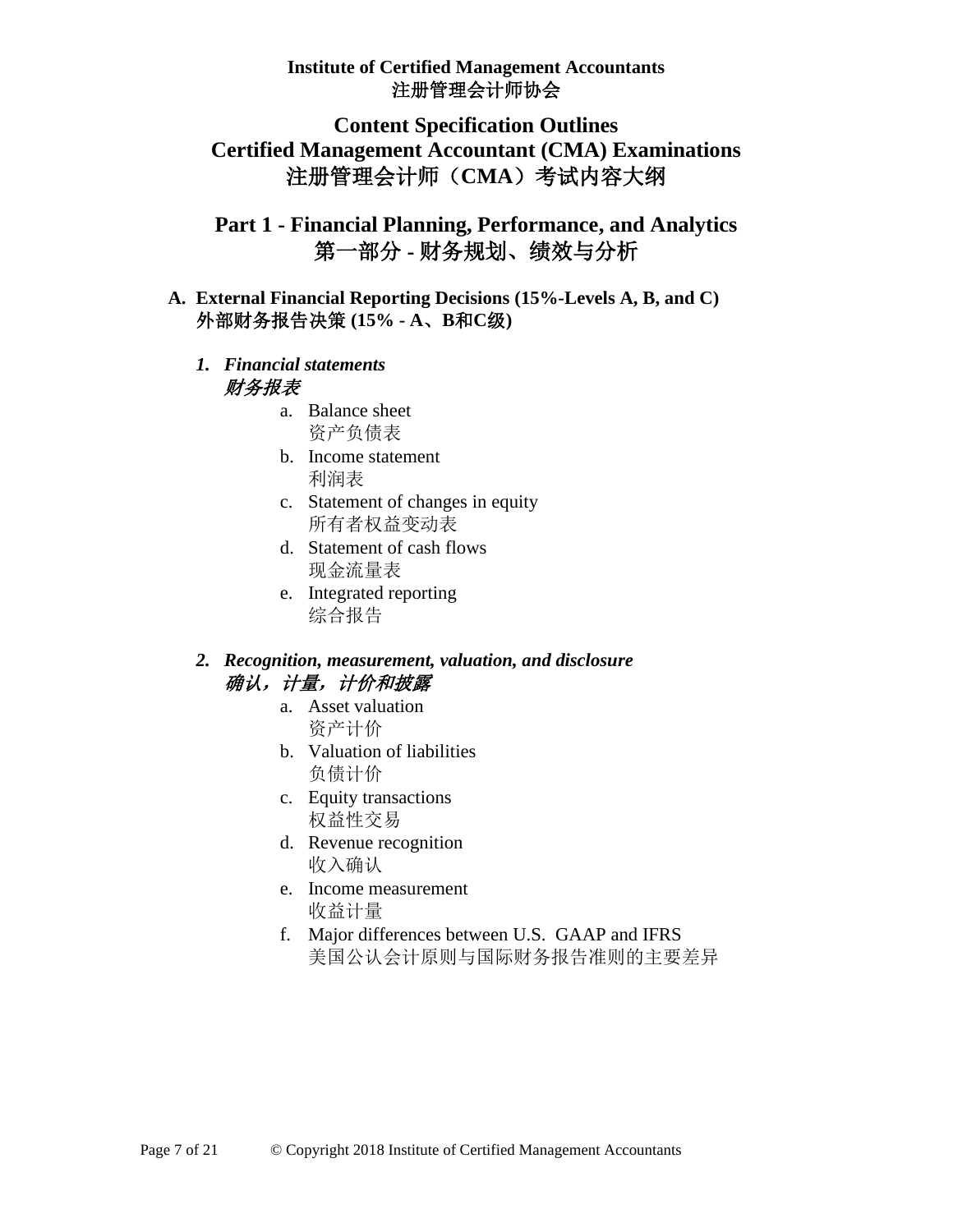- **B. Planning, Budgeting and Forecasting (20% - Levels A, B, and C)** 规划、预算和预测 **(20% - A**、**B**和**C**级**)**
	- *1. Strategic Planning* 战略规划
		- a. Analysis of external and internal factors affecting strategy 分析影响战略的内部和外部因素
		- b. Long-term mission and goals 长期使命与目标
		- c. Alignment of tactics with long-term strategic goals 根据长期战略目标调整策略
		- d. Strategic planning models and analytical techniques 战略规划模型与分析技术
		- e. Characteristics of successful strategic planning process 成功的战略规划制定过程所具备的特性

## *2. Budgeting concepts* 预算概念

- a. Operations and performance goals 经营和业绩目标
- b. Characteristics of a successful budget process 成功的预算编制流程所具备的特性
- c. Resource allocation 资源分配
- d. Other budgeting concepts 其他预算概念

# *3. Forecasting techniques* 预测技术

- a. Regression analysis 回归分析
- b. Learning curve analysis 学习曲线分析
- c. Expected value 预期值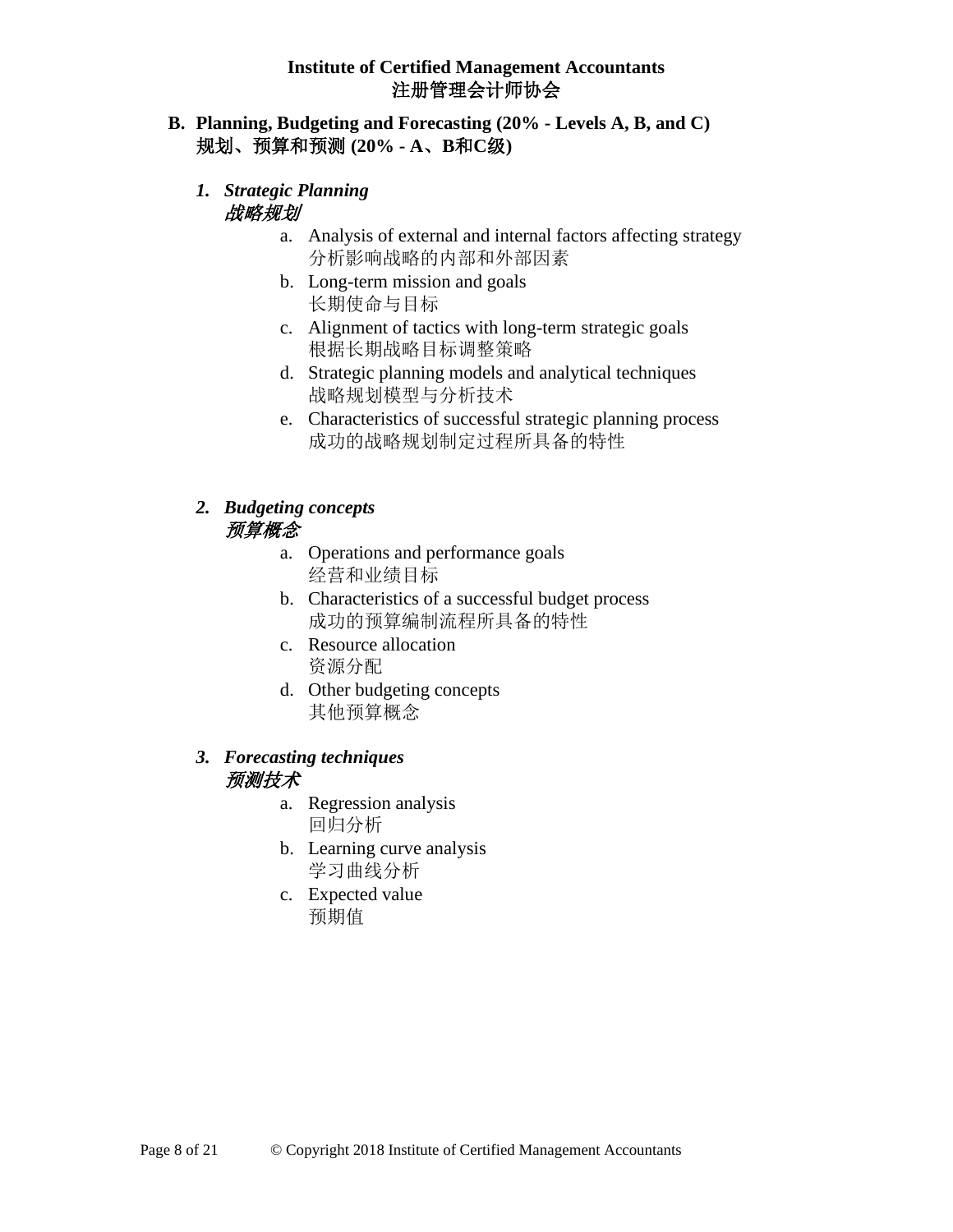- *4. Budgeting methodologies* 预算方法
	- a. Annual business plans (master budgets) 年度企业计划(总预算)
	- b. Project budgeting 项目预算
	- c. Activity-based budgeting 作业预算编制
	- d. Zero-based budgeting 零基预算法
	- e. Continuous (rolling) budgets 连续(滚动)预算
	- f. Flexible budgeting 弹性预算

# *5. Annual profit plan and supporting schedules* 年度利润计划和附表

- a. Operational budgets 营业预算
- b. Financial budgets 财务预算
- c. Capital budgets 资本预算

# *6. Top-level planning and analysis* 顶层规划与分析

- a. Pro forma income 预计损益表
- b. Financial statement projections 预计财务报表
- c. Cash flow projections 预计现金流量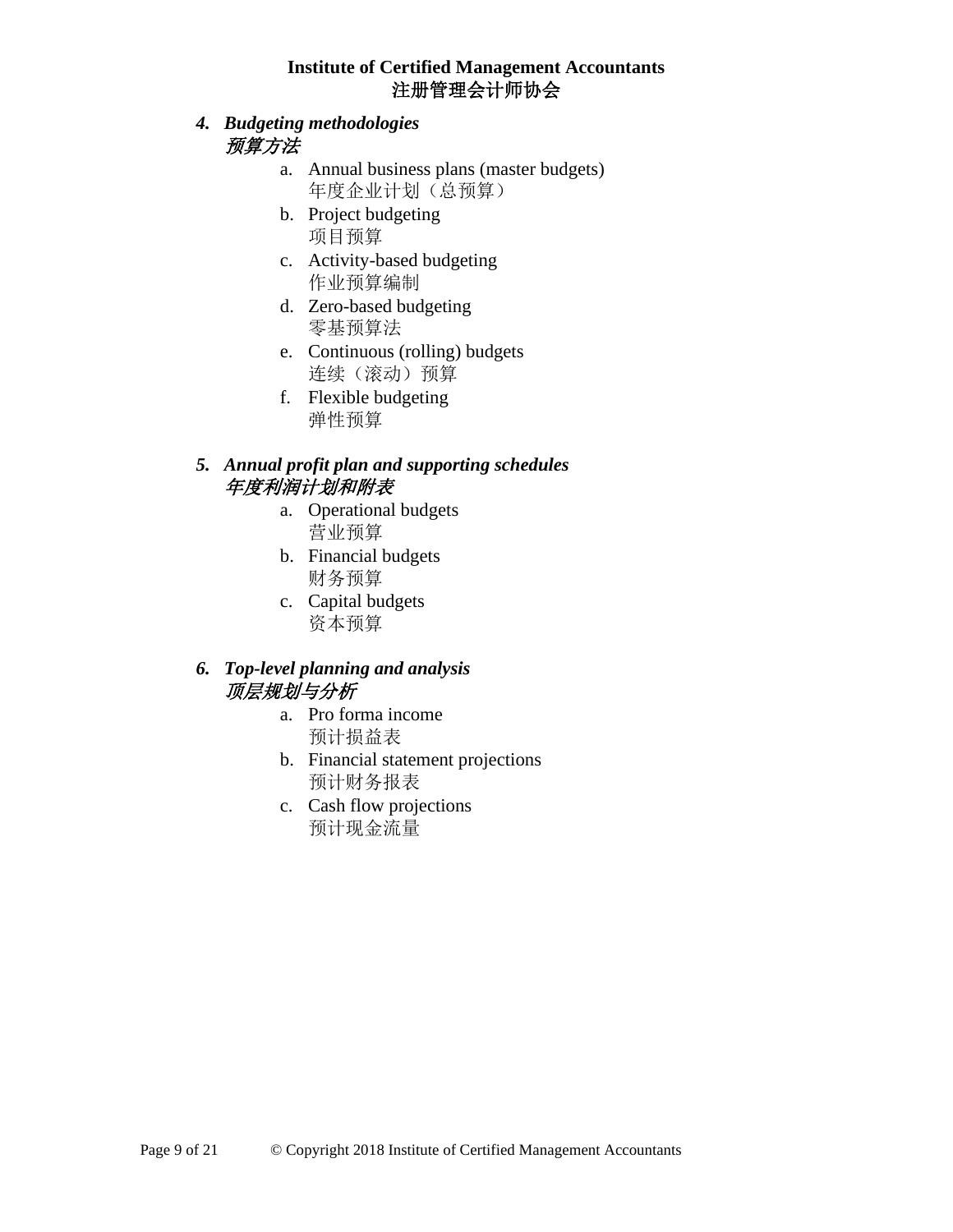#### **C. Performance Management (20% - Levels A, B, and C)** 绩效管理 **(20% - A**、**B**和**C**级**)**

#### *1. Cost and variance measures* 成本与差异核算

- a. Comparison of actual to planned results 实际结果与预期结果对比
- b. Use of flexible budgets to analyze performance 使用弹性预算分析绩效
- c. Management by exception 例外管理
- d. Use of standard cost systems 标准成本系统的使用
- e. Analysis of variation from standard cost expectations 对预期的标准成本的差异分析

### *2. Responsibility centers and reporting segments* 责任中心和报告部门

- a. Types of responsibility centers 责任中心的种类
- b. Transfer pricing 转移定价
- c. Reporting of organizational segments 组织各部门的报告书

#### *3. Performance measures* 绩效考核

- a. Product profitability analysis 产品获利能力分析
- b. Business unit profitability analysis 经营单位获利能力分析
- c. Customer profitability analysis 客户获利能力分析
- d. Return on investment 投资回报率
- e. Residual income 剩余收益
- f. Investment base issues 投资基准问题
- g. Key performance indicators (KPIs) 关键绩效指标
- h. Balanced scorecard 平衡记分卡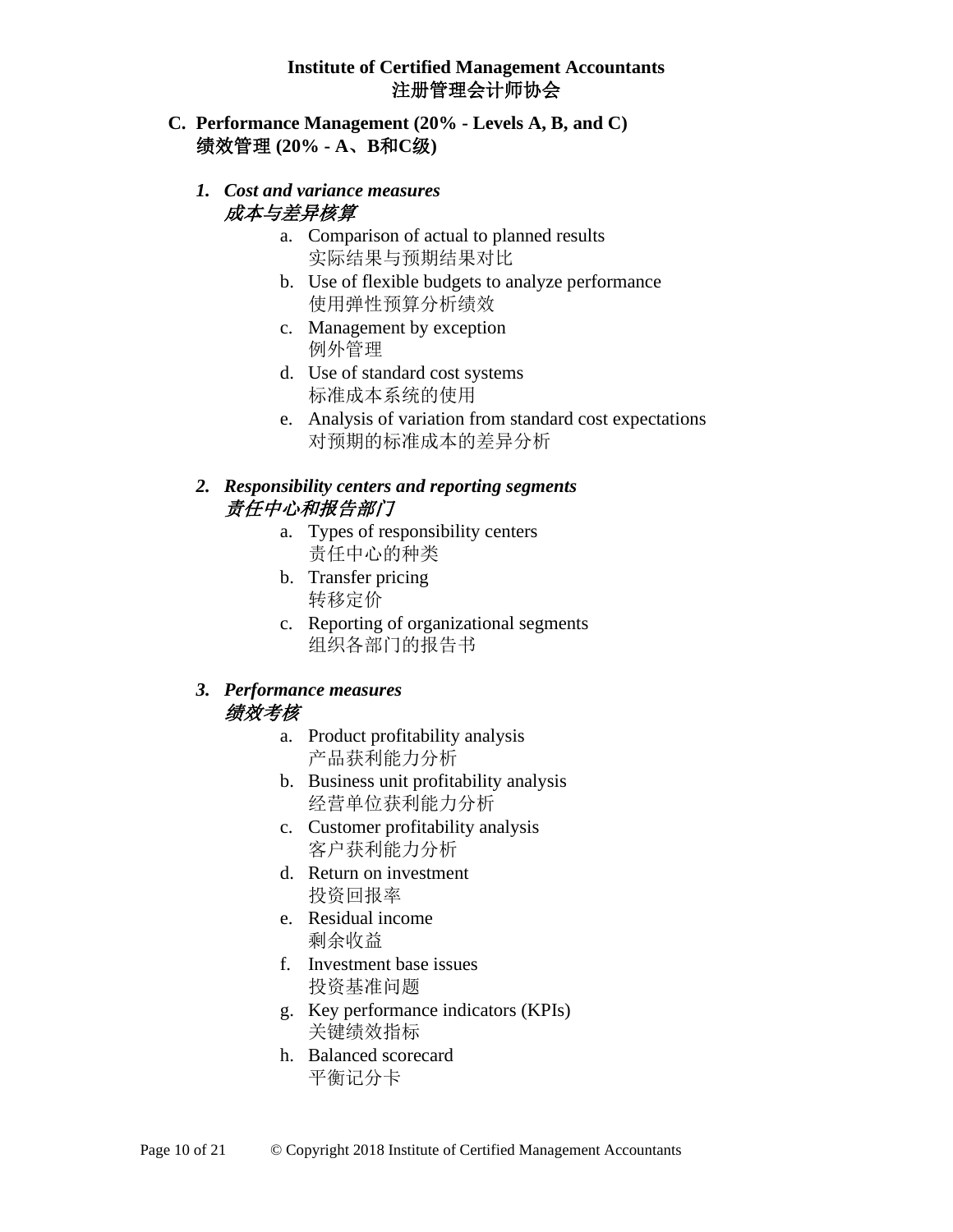- **D. Cost Management (15% - Levels A, B, and C)** 成本管理 **(15% - A**、**B**和**C**级**)**
	- *1. Measurement concepts* 计量概念
		- a. Cost behavior and cost objects 成本习性和成本对象
		- b. Actual and normal costs 实际成本和正常成本
		- c. Standard costs 标准成本
		- d. Absorption (full) costing 吸收(全部)成本法
		- e. Variable (direct) costing 变动(直接)成本法
		- f. Joint and by-product costing 联产品和副产品成本法
	- *2. Costing systems* 成本计算系统
		- a. Job order costing 分批成本法
		- b. Process costing 分步成本法
		- c. Activity-based costing 作业成本法
		- d. Life-cycle costing 生命周期成本法
	- *3. Overhead costs* 间接成本
		- a. Fixed and variable overhead expenses 固定和变动间接费用
		- b. Plant-wide versus departmental overhead 全厂间接费用和部门(车间)间接费用
		- c. Determination of allocation base 分摊基础的确定
		- d. Allocation of service department costs 服务部门成本的分摊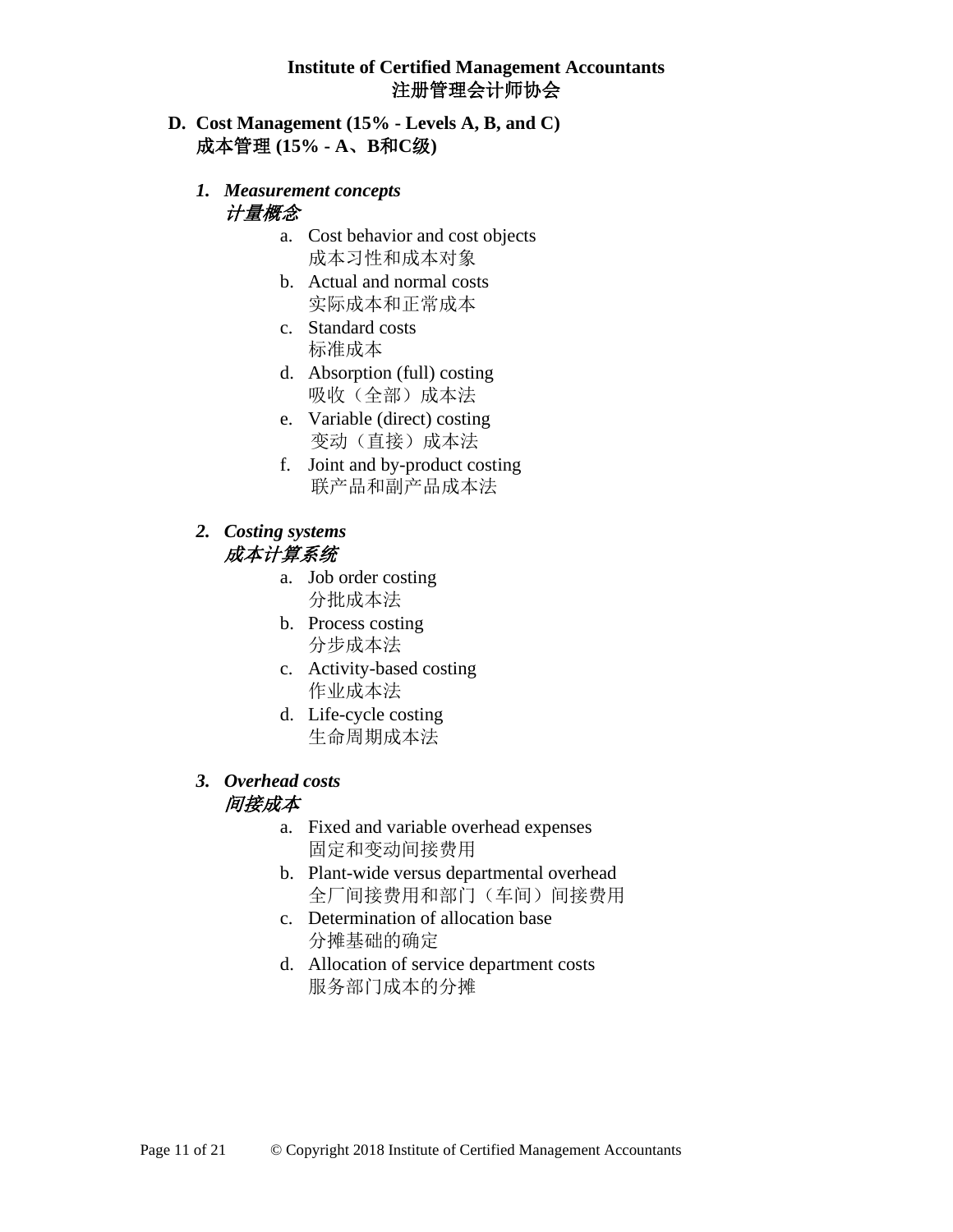### *4. Supply Chain Management*  供应链管理

- a. Lean resource management techniques 精益制造资源管理技术
- b. Enterprise resource planning (ERP) 企业资源计划
- c. Theory of constraints 约束理论
- d. Capacity management and analysis 产能管理和分析

### *5. Business process improvement* 业务流程改进

- a. Value chain analysis 价值链分析
- b. Value-added concepts 增值概念
- c. Process analysis, redesign, and standardization 流程分析, 再设计,和标准化
- d. Activity-based management 作业管理
- e. Continuous improvement concepts 持续改进概念
- f. Best practice analysis 最佳实践分析
- g. Cost of quality analysis 质量成本分析
- h. Efficient accounting processes 高效的会计流程

## **E. Internal Controls (15% - Levels A, B, and C)**  内部控制 **(15% - A**、**B**和**C**级**)**

# *1. Governance, risk, and compliance*  管理,风险与法规遵守

- a. Internal control structure and management philosophy 内部的控制结构和管理理念
- b. Internal control policies for safeguarding and assurance 保护和保证的内部控制政策
- c. Internal control risk 内部控制风险
- d. Corporate governance 公司治理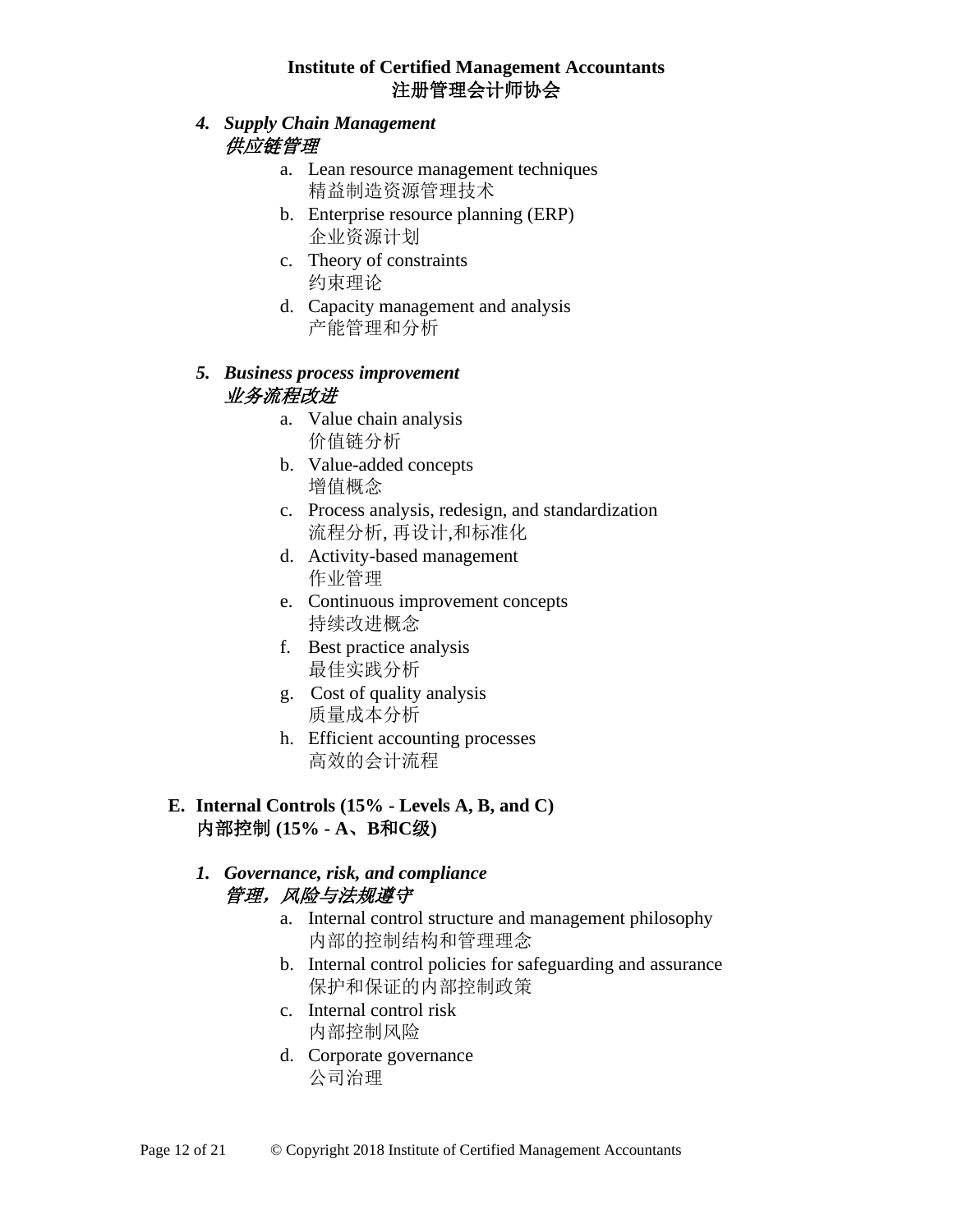e. External audit requirements 外部审计规要

#### *2. Systems controls and security measures* 系统控制和安全措施

- a. General accounting system controls 普通会计系统控制
- b. Application and transaction controls 应用控制和交易控制
- c. Network controls 网络控制
- d. Backup controls 安全备份管控
- e. Business continuity planning 业务连续性计划
- **F. Technology and Analytics (15% - Levels A, B, and C)** 科技与分析 **(15% - A**、**B**和**C**级**)**

## *1. Information systems* 信息系统

- a. Accounting information systems 会计信息系统
- b. Enterprise resource planning systems 企业资源计划系统
- c. Enterprise performance management systems 企业绩效管理系统

#### *2. Data governance* 数据管控

- a. Data policies and procedures 数据政策和程序
- b. Lifecycle of data 数据生命周期
- c. Controls against security breaches 控制安全漏洞

## *3. Technology-enabled finance transformation*  技术支持的财务转型

- a. System Development Life Cycle 系统开发生命周期
- b. Process automation 工序自动化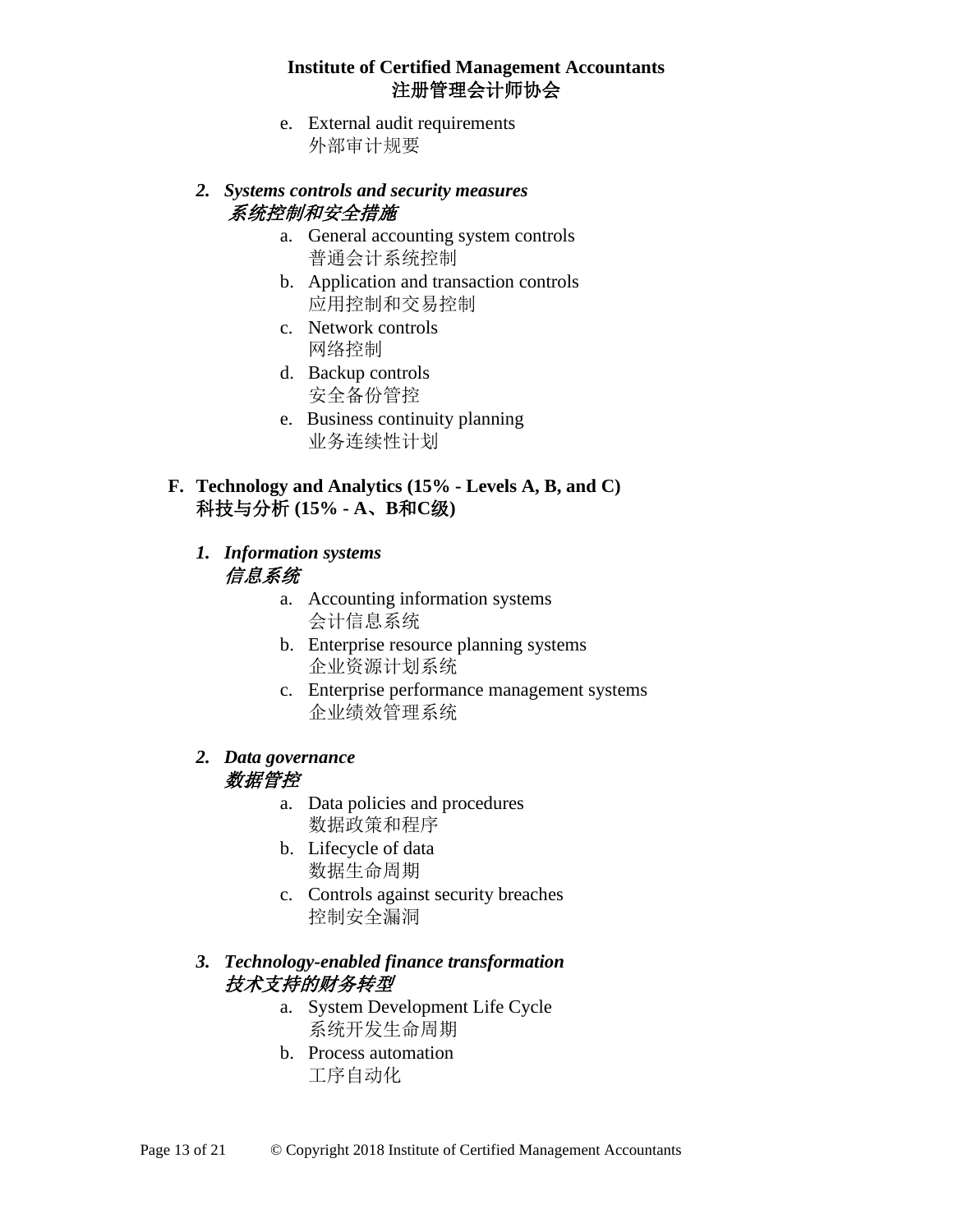- c. Innovative applications 创新应用
- *4. Data analytics* 数据分析
	- a. Business intelligence 商业智能
	- b. Data mining 数据挖掘
	- c. Analytic tools 分析工具
	- d. Data visualization 数据可视化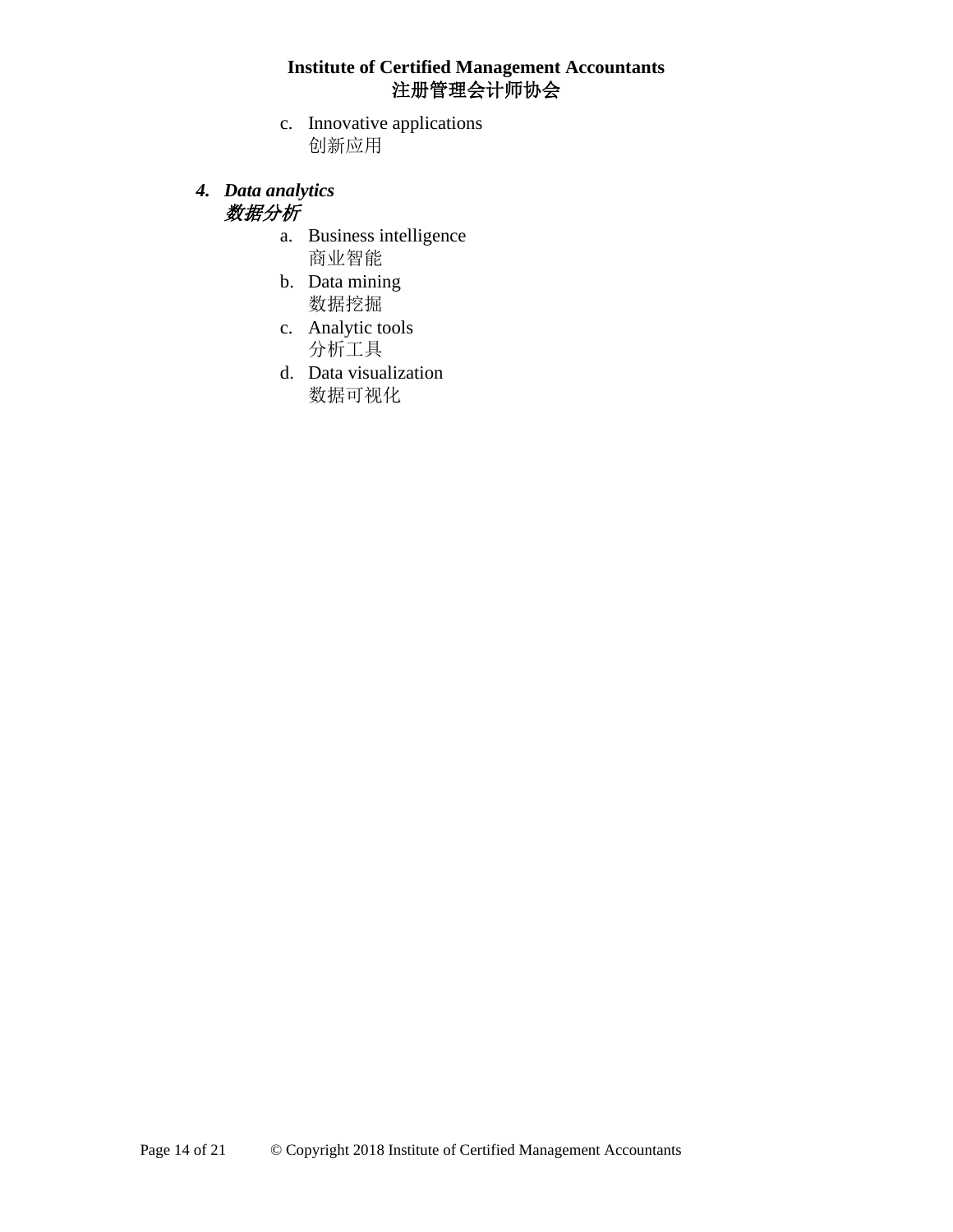# **Part 2- Strategic Financial Management** 第二部分 **-** 战略财务管理

**A. Financial Statement Analysis (20% - Levels A, B, and C)** 财务报表分析 **(20% - A**、**B**和**C**级**)**

#### *1. Basic Financial Statement Analysis* 基本财务报表分析

- a. Common size financial statements 同比财务报表
- b. Common base year financial statements 共同基年财务报表
- *2. Financial Ratios* 财务比率
	- a. Liquidity 流动性(变现能力)
	- b. Leverage 杠杆
	- c. Activity 活动性
	- d. Profitability 获利能力
	- e. Market 市场

#### *3. Profitability analysis* 获利能力分析

- a. Income measurement analysis 收益计量分析
- b. Revenue analysis 收入分析
- c. Cost of sales analysis 销货成本分析
- d. Expense analysis 费用分析
- e. Variation analysis 差异分析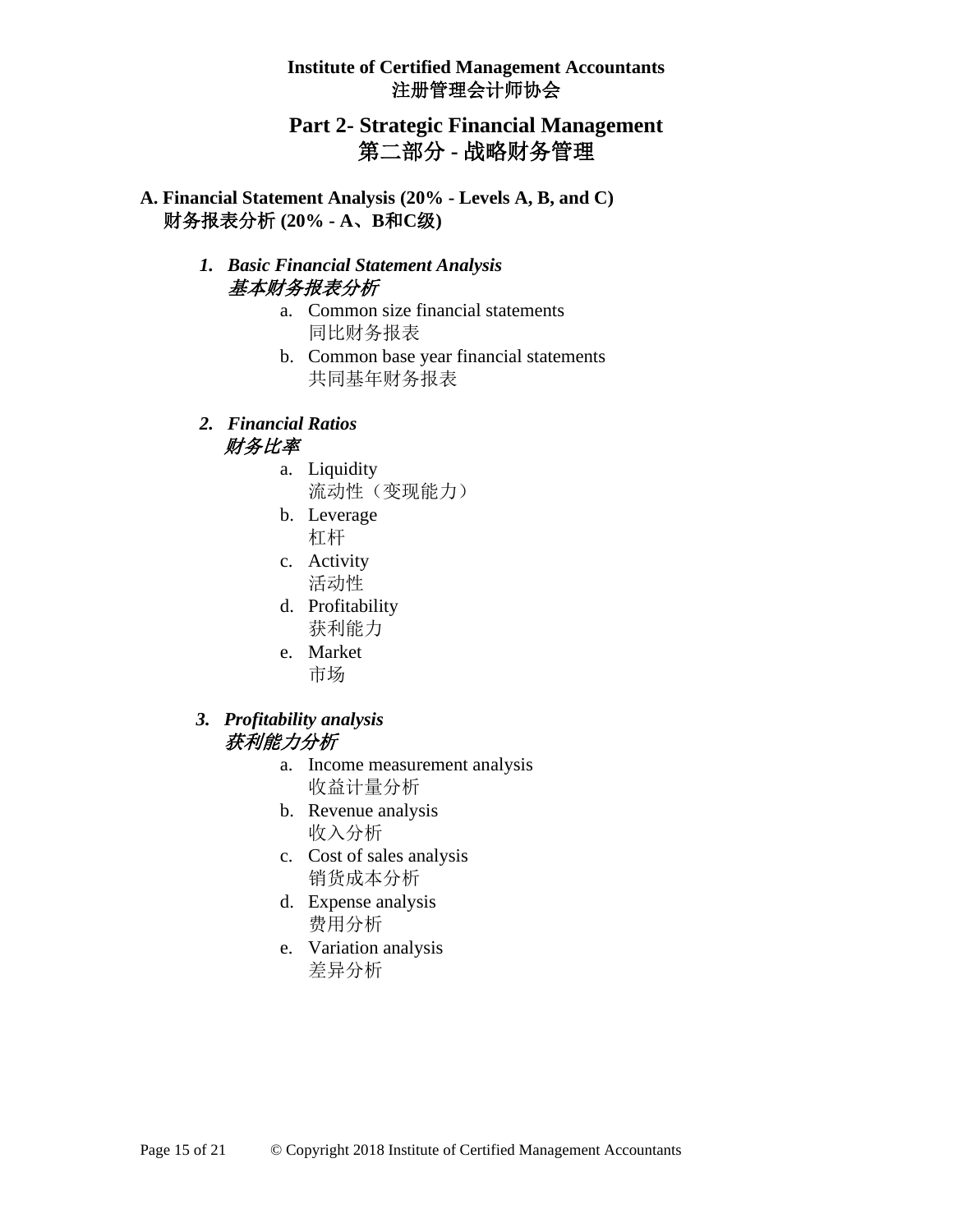- *4. Special issues*  特殊问题
	- a. Impact of foreign operations 国外业务影响
	- b. Effects of changing prices and inflation 物价变动和通货膨胀的影响
	- c. Impact of changes in accounting treatment 会计处理方法变更的影响
	- d. Accounting and economic concepts of value and income 价值与收益的会计概念和经济概念
	- e. Earnings quality 盈余质量

# **B. Corporate Finance (20% - Levels A, B, and C)** 公司财务 **(20% - A**、**B** 和 **C** 级**)**

#### *1. Risk and return* 风险和报酬

- a. Calculating return 计算回报率
- b. Types of risk 风险类型
- c. Relationship between risk and return 风险与回报之间的关系

# *2. Long-term financial management*  长期财务管理

- a. Term structure of interest rates 利率期限结构
- b. Types of financial instruments 金融工具的种类
- c. Cost of capital 资本成本
- d. Valuation of financial instruments 金融工具的价值评估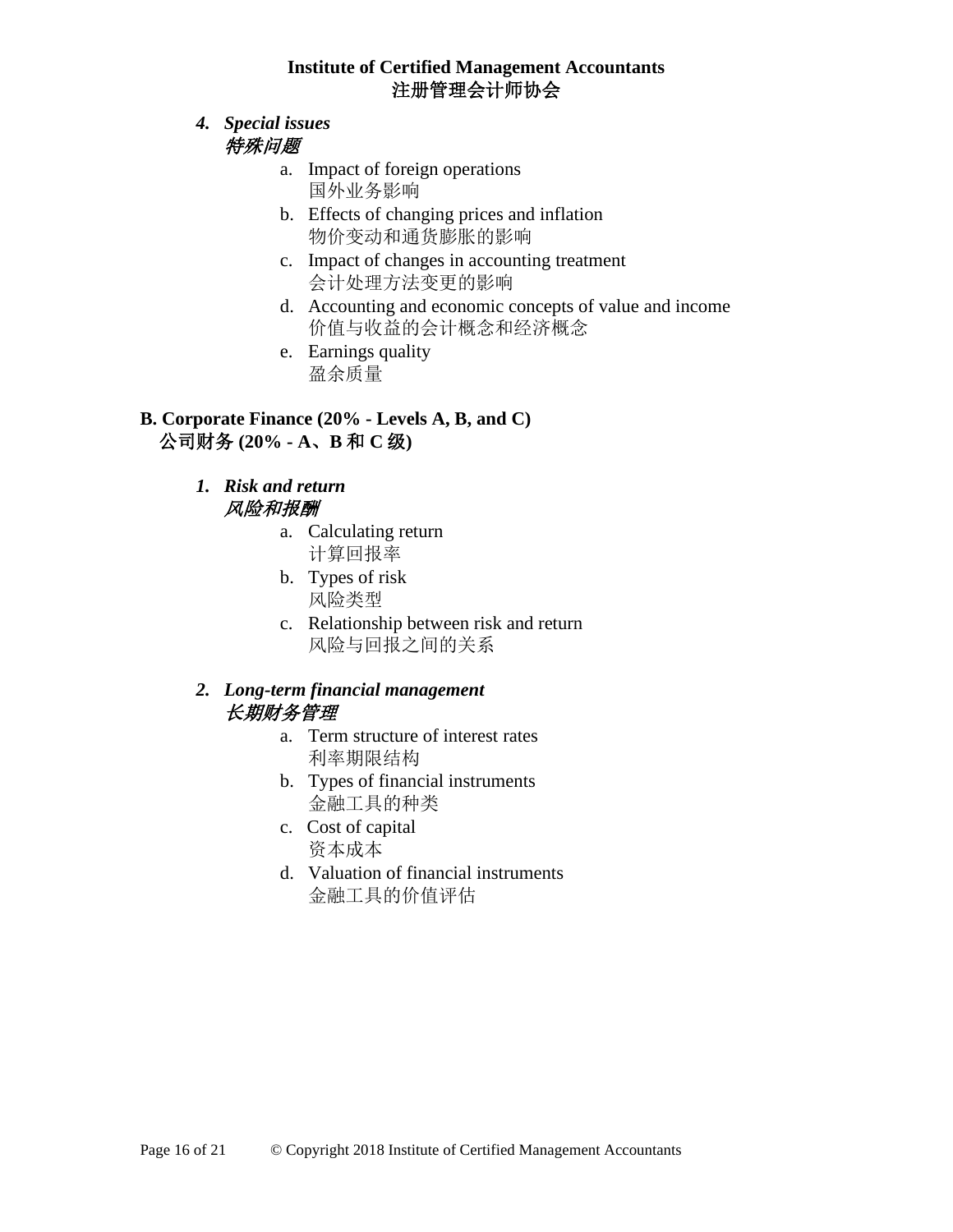- *3. Raising capital* 筹集资本
	- a. Financial markets and regulation 金融市场与法规
	- b. Market efficiency 市场效率
	- c. Financial institutions 金融机构
	- d. Initial and secondary public offerings 首次公开募股与二次发行
	- e. Dividend policy and share repurchases 股息政策和股份回购
	- f. Lease financing 租赁融资

# *4. Working capital management*  营运资本管理

- a. Working capital terminology 营运资金(营运资本)术语
- b. Cash management 现金管理
- c. Marketable securities management 有价证券管理
- d. Accounts receivable management 应收账款管理
- e. Inventory management 存货管理
- f. Types of short-term credit 短期信贷种类
- g. Short-term credit management 短期信贷管理

# *5. Corporate restructuring* 公司重组

- a. Mergers and acquisitions 合并与收购
- b. Other forms of restructuring 其他重组形式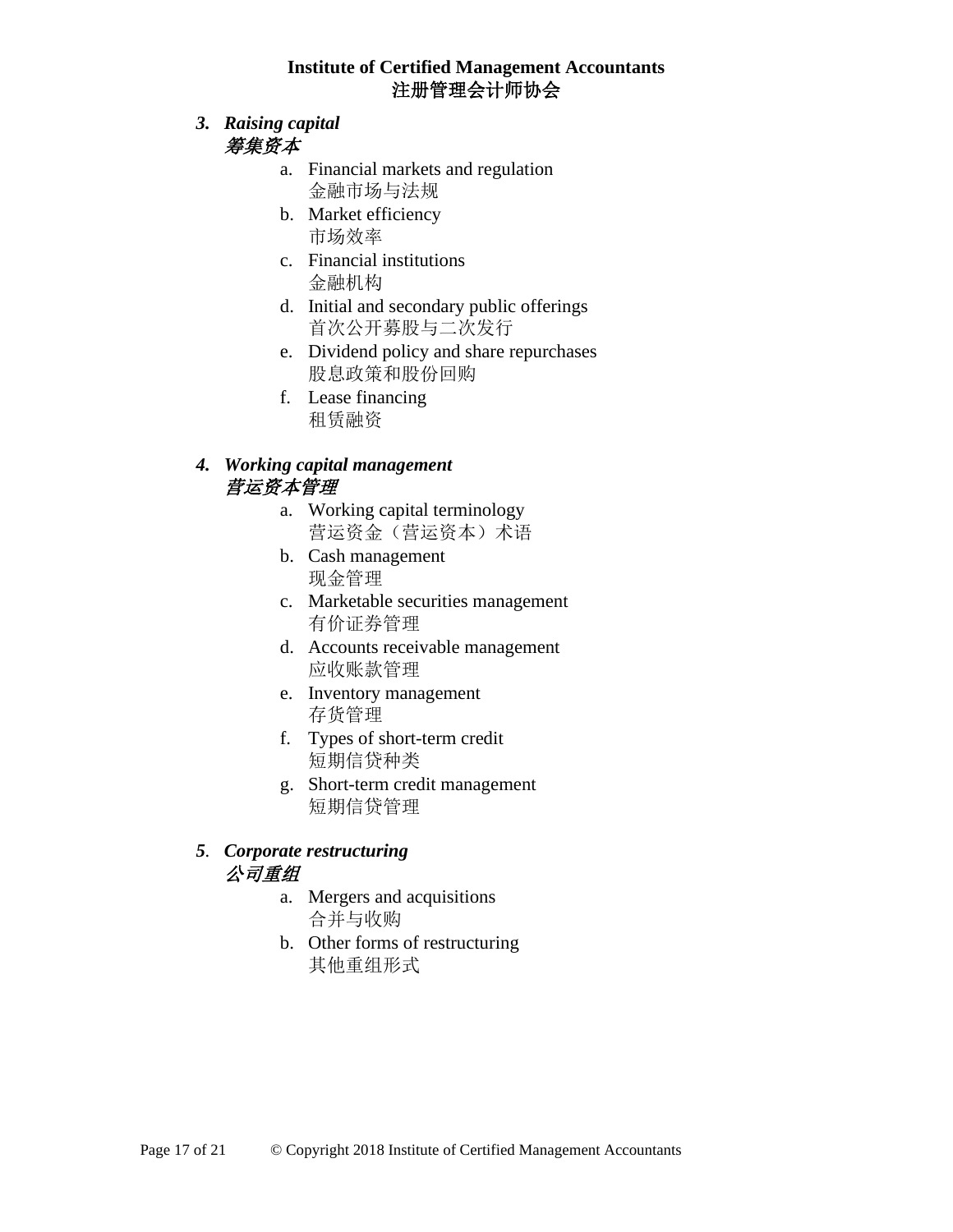### *6. International finance*  国际金融

- a. Fixed, flexible and floating exchange rates 固定、弹性和浮动汇率
- b. Managing transaction exposure 交易风险管理
- c. Financing international trade 国际贸易融资

# **C. Decision Analysis (25% - Levels A, B, and C)** 决策分析 **(25% - A**、**B** 和 **C** 级**)**

# *1. Cost/volume/profit analysis* 本*/*量*/*利分析

- a. Breakeven analysis 保本分析
- b. Profit performance and alternative operating levels 盈利业绩和营业水平的改变
- c. Analysis of multiple products 多种产品分析

# *2. Marginal analysis* 边际分析

- a. Sunk costs, opportunity costs and other related concepts 沉没成本、机会成本和其他相关概念
- b. Marginal costs and marginal revenue 边际成本和边际收入
- c. Special orders and pricing 特别定单和定价
- d. Make versus buy 自制或外购决策
- e. Sell or process further 销售或进一步加工
- f. Add or drop a segment 添设或终止一个部门
- g. Capacity considerations 产能考虑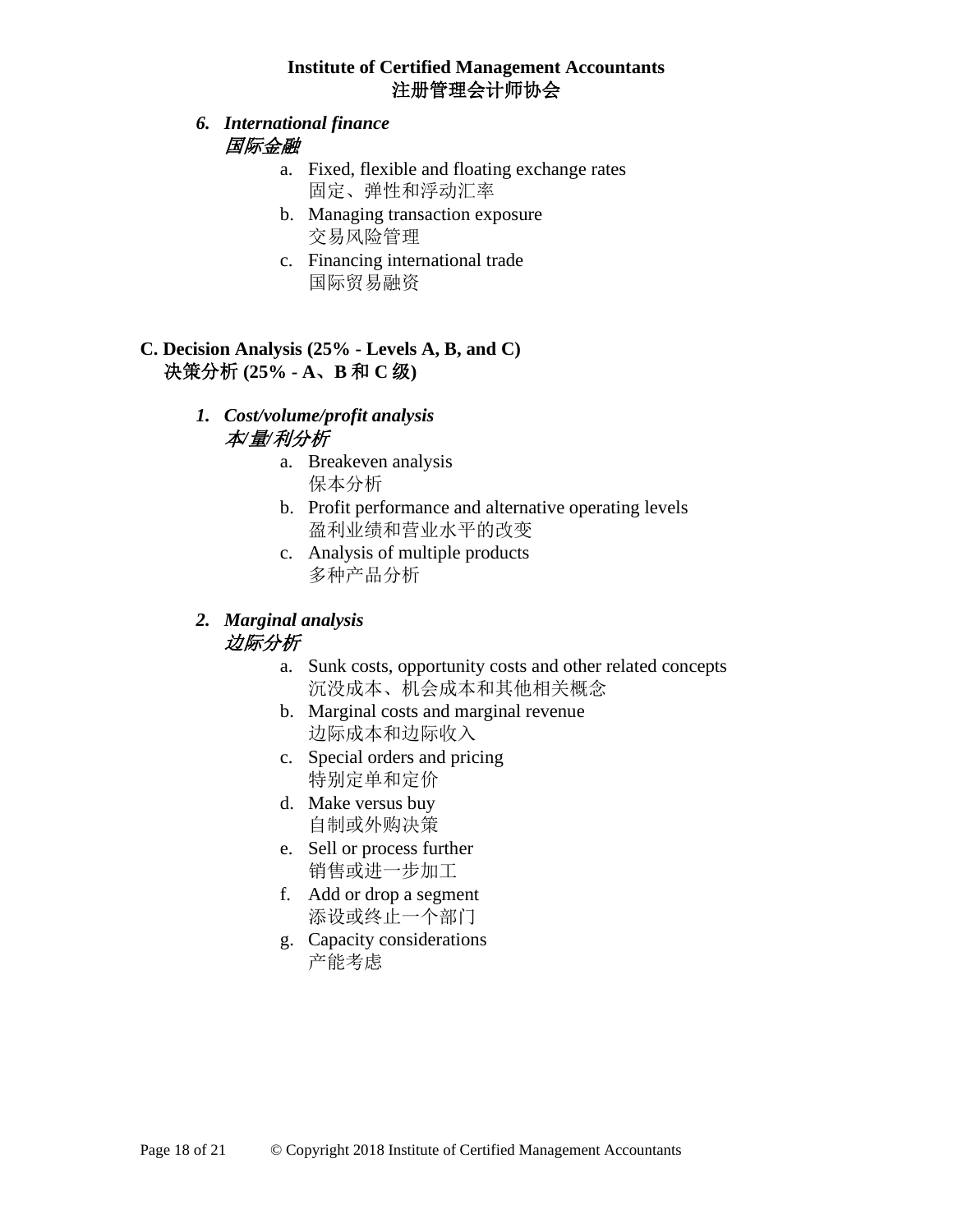- *3. Pricing* 定价
	- a. Pricing methodologies 定价方法
	- b. Target costing 目标成本法
	- c. Elasticity of demand 需求弹性
	- d. Product life cycle considerations 产品寿命周期的考量
	- e. Market structure considerations 市场结构因素的考量

### **D. Risk Management (10% - Levels A, B, and C)**  风险管理 **(10% - A**、**B** 和 **C** 级**)**

- *1. Enterprise risk*  企业风险
	- a. Types of risk 风险的类型
	- b. Risk identification and assessment 风险的确定和评估
	- c. Risk mitigation strategies 风险缓解策略
	- d. Managing risk 风险管理

# **E. Investment Decisions (10% - Levels A, B, and C)** 投资决策 **(10% - A**、**B**和**C**级**)**

## *1. Capital budgeting process* 资本预算流程

- a. Stages of capital budgeting 资本预算的步骤
- b. Incremental cash flows 递增现金流
- c. Income tax considerations 所得税因素
- d. Evaluating uncertainty 评估不确定性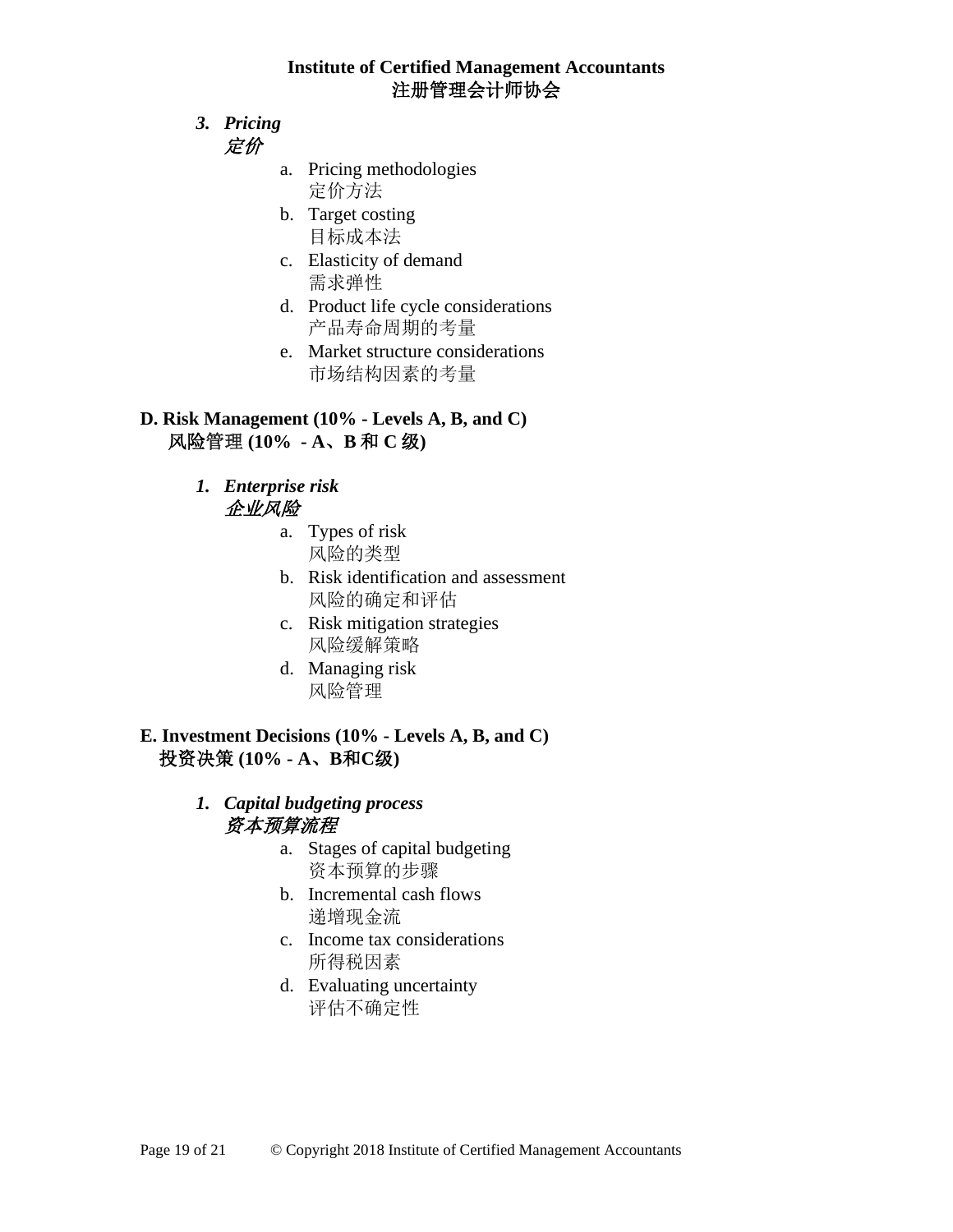## *2. Capital investment analysis methods* 资本投资分析方法

- a. Net present value 净现值
- b. Internal rate of return 内部回报率
- c. Payback 投资回收期
- d. Comparison of investment analysis methods 投资分析方法的比较

# **F. Professional Ethics (15% - Levels A, B, and C)** 职业道德 **(15% - A**、**B** 和 **C** 级**)**

- *1. Business ethics* 商业道德
	- a. Moral philosophies and values 伦理哲学和价值观
	- b. Ethical decision making 道德决策

#### *2. Ethical considerations for management accounting and financial management professionals* 管理会计和财务管理专业人士的职业道德注意事项

- a. IMA's "Statement of Ethical Professional Practice" IMA"职业道德守则公告"
- b. Fraud triangle 舞弊三角
- c. Evaluation and resolution of ethical issues 职业道德问题的评估和解决方案

# *3. Ethical considerations for the organization* 组织的道德考量

- a. Organizational factors and ethical culture 组织因素和道德文化
- b. IMA's Statement on Management Accounting, "Values and Ethics: From Inception to Practice" IMA 管理会计公告"价值观和道德规范: 从确立到实践"
- c. Ethical leadership 道德领导力
- d. Legal compliance 遵守法律